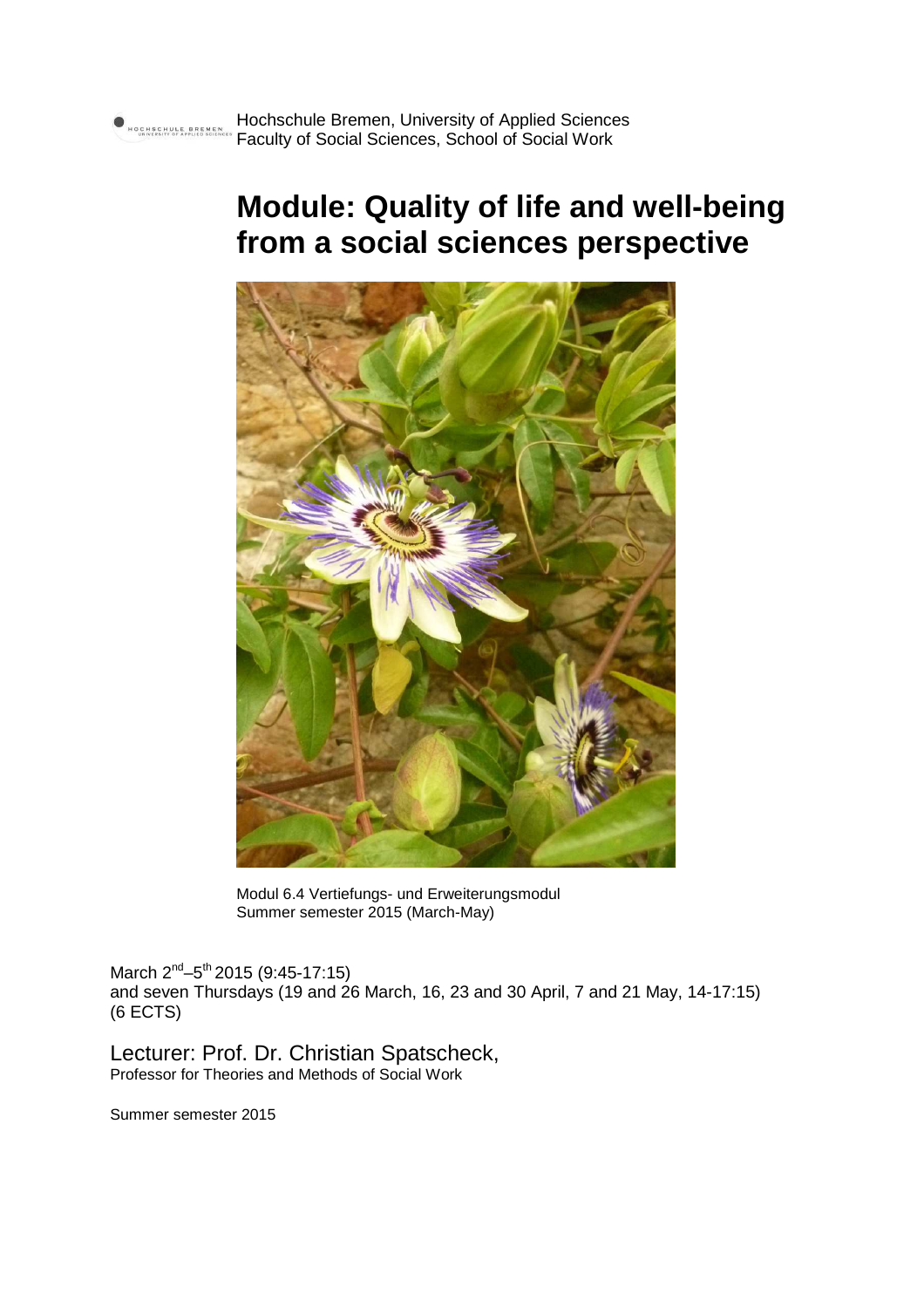# **Content:**

This course follows two basic aims: To improve and reflect knowledge and understanding about the leading theories about quality of life and wellbeing that have been formulated within different contexts and approaches of the social sciences and to offer an open forum to improve abilities to communicate in English. Based on leading textbooks and articles about academic approaches to conceptualise and measure quality of life and well-being from sociology, social work, psychology, health studies and additional literature. This seminar will cover the different theory traditions of academic reflection on quality of life and well-being from the perspective of international approaches and debates. The seminar is designed to give systematic overviews on different theories and to compare the approaches. Students will be invited to work in small groups and to read, discuss and create presentations about the different theories. The lecturer will provide additional theory units. The seminar aims to support a positive group atmosphere that allows to learn and to improve skills and knowledge about the theories and the English language.

# **Requirements:**

Please note: This course is designed to improve your competences to communicate in English on a personal and a professional level. You should be able to speak and understand English on the level of good school knowledge (about six years of English), but this seminar will also be designed to refresh and improve your abilities. Most important for the success of this course would be, however, that you are interested in trying and practicing your communication skills actively without feeling anxious to make mistakes.

# **Working forms:**

Workshop with group work and presentations, theory and practice units

# **Exams and grading:**

Ungraded exam: Active participation in group work and one theory presentation

# **Basic literature:**

Banks, S. (2001): Ethics and Values in Social Work, Basingstoke, Palgrave Diener, E (1999): Subjective Well-being – Three decades of Progress. Psychological Bulletin (125), 2, 276-302.

Engelke, E. et al. (2014): Theorien der Sozialen Arbeit, Freiburg i.Br., Lambertus, Freire, P. (1996): Pedagogy of the Oppressed. Penguin, London, 2nd ed.

Haworth, J./Hart, G. (eds.) (2012): Well-being – Individual, Community and Social Perspectives, Basingstoke, Palgrave Macmillan.

Helliwell, J./ Layard, R./ Sachs, J. (2013): World Happiness Report. UNSDSN. Jordan, B. (2007): Social Work and Well-being, Lyme Regis, Russell House. Jordan, Bill (2009): Welfare and Well-being – Social Value in Public Policy, Bristol, Policy Press.

Payne, M. (2005): Modern Social Work Theory, 3rd Edition, Basingstoke, Palgrave White, S. C. (ed.) (2014): Well-being and Quality of Life Assessment, A Practical Guide, Rugby, Practical Action Publishing.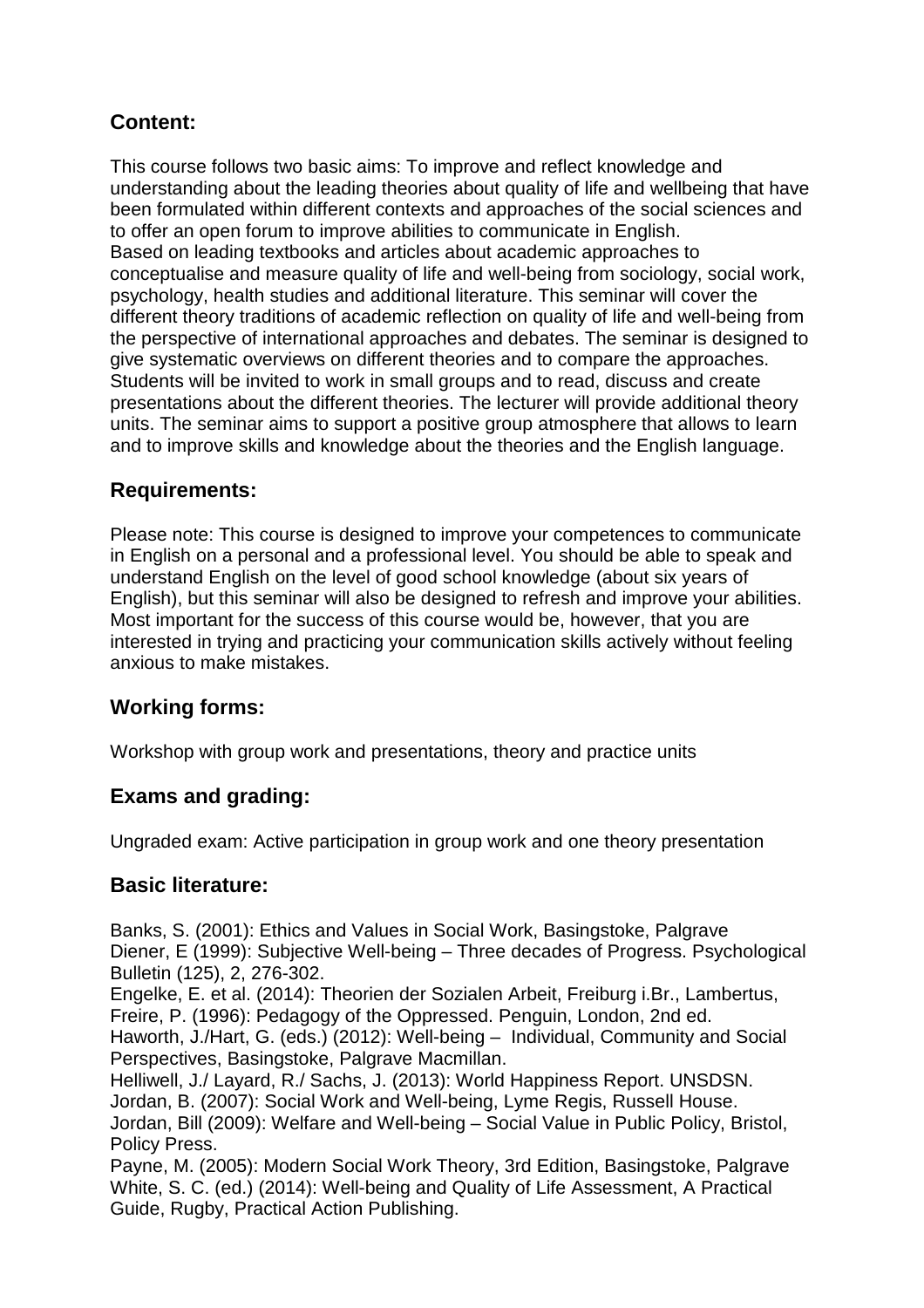**Seminar plan, part 1:**<br>Quality of life and well-being from a social sciences perspective, HS Bremen, summer term: March-May 2015 page 1

|           | MON, March, 2nd                               | TUE, March, 3rd                  | WED, March, 4th                      | THU, March, 5th          |
|-----------|-----------------------------------------------|----------------------------------|--------------------------------------|--------------------------|
| $9.45 -$  | -Introduction                                 | <b>Project preparations II:</b>  | <b>Project preparations VI:</b>      | <b>Presentations and</b> |
|           | -Exchange of information                      |                                  |                                      | discussions III:         |
| 11.15     | -Organisational affairs                       |                                  |                                      |                          |
|           |                                               |                                  |                                      |                          |
|           |                                               |                                  |                                      |                          |
|           |                                               |                                  |                                      |                          |
| $11.30 -$ | Inputs:                                       | <b>Project preparations III:</b> | <b>Project preparations VII:</b>     | <b>Presentations and</b> |
|           | -What is Quality of life?                     |                                  |                                      | discussions IV:          |
| 13.00     | -What is well-being?<br>- Theories and models |                                  |                                      |                          |
|           |                                               |                                  |                                      |                          |
|           |                                               |                                  |                                      |                          |
|           |                                               |                                  |                                      |                          |
|           |                                               | lunch break 1 p.m. to 2 p.m.     |                                      |                          |
| 14.00-    |                                               | <b>Project preparations IV:</b>  | Warm up - "Guess who?"               | <b>Presentations and</b> |
|           |                                               |                                  |                                      |                          |
|           | Preparations for project work:                |                                  |                                      | discussions V:           |
| 15.30     | tasks, texts, final choice                    |                                  | <b>Presentations and discussions</b> |                          |
|           |                                               |                                  | Ŀ.                                   |                          |
|           | Input: How to create a good<br>presentation?  |                                  |                                      |                          |
|           |                                               |                                  |                                      |                          |
|           |                                               |                                  |                                      |                          |
| $15.45 -$ | <b>Project preparations I:</b>                | <b>Project preparations V:</b>   | <b>Presentations and discussions</b> | <b>Presentations and</b> |
| 17.00     |                                               |                                  | II:                                  | discussions VI:          |
|           |                                               |                                  |                                      |                          |
|           |                                               |                                  |                                      |                          |
|           |                                               |                                  |                                      |                          |
|           |                                               |                                  |                                      |                          |

HOCHSCHULE BREMEN

Seminar script: Quality of life and well-being from a social sciences perspective, Hochschule Bremen, Faculty of Social Sciences, Prof. Dr. Christian Spatscheck